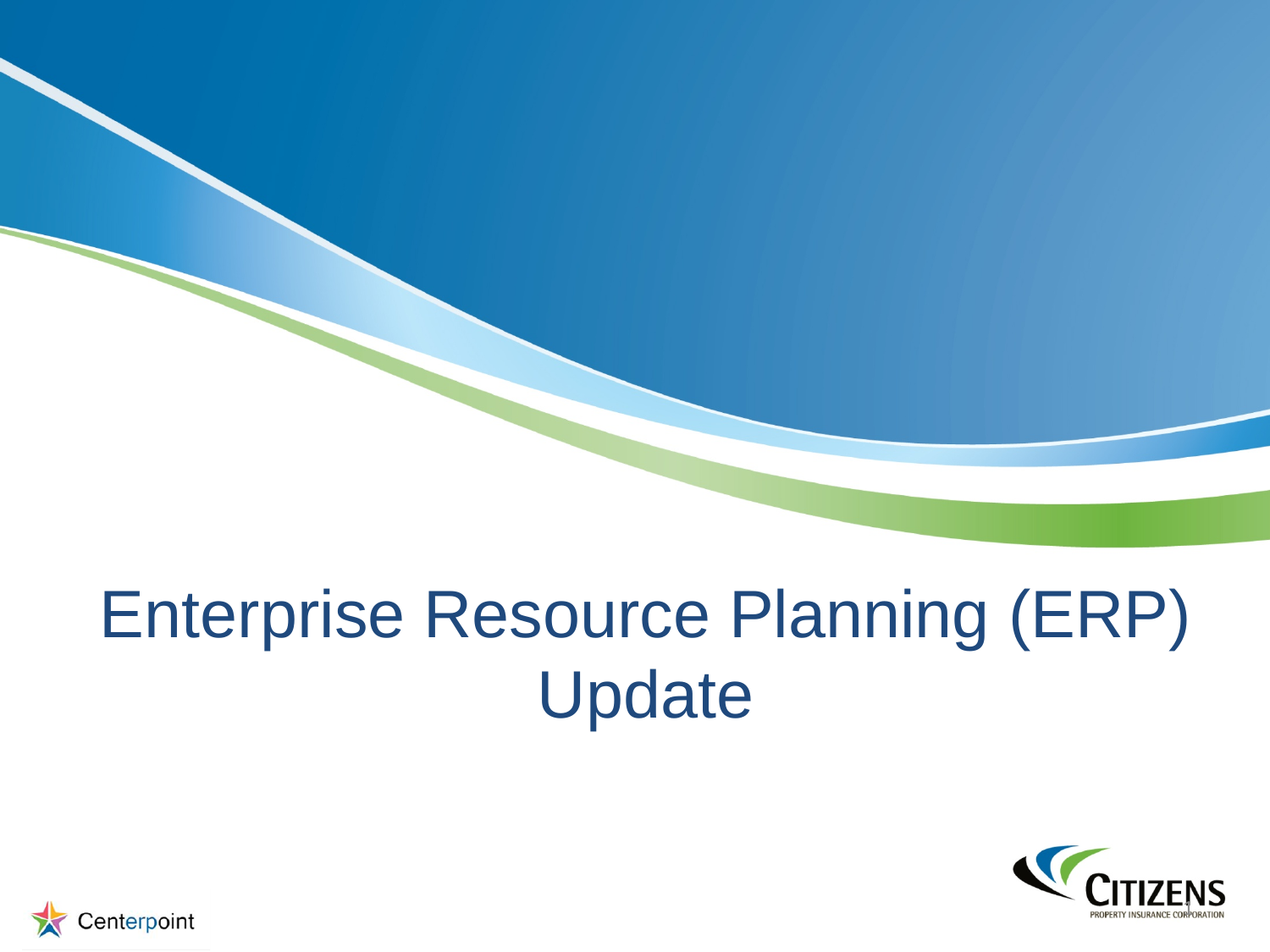# Integrated ERP Solution: Program at a Glance



#### *Commentary:*

- Phase 3, PBCS (planning & budget cloud service) complete, under warranty support
- Phase 5, Advanced HCM complete; no remarkable issues since deployment
- Phase 5a, Oracle Learn, go-live date extended 2 months due to Oracle product issues
- Phase 5b, Career Development module, added via Sponsor approved change order



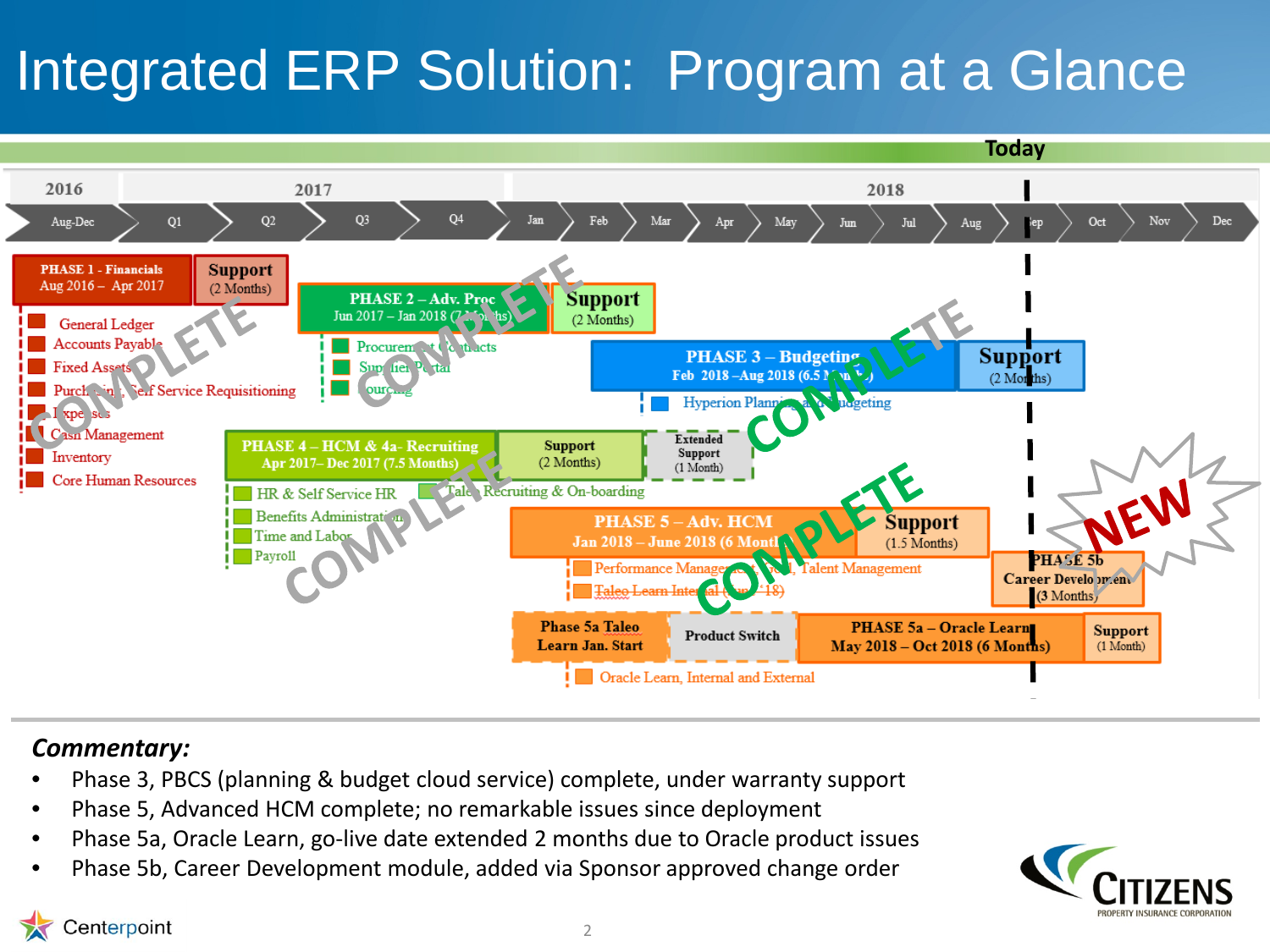## Integrated ERP Solution: Program Update

- **PHASE 1 FINANCIALS, PROCUREMENT COMPLETE**
- **PHASE 2 ADVANCED PROCUREMENT – COMPLETE**
- **PHASE 4/4A HCM (HUMAN CAPITAL MANAGEMENT)/TALENT ACQUISITION – COMPLETE**
- **PHASE 5 ADVANCED HCM (HUMAN CAPITAL MANAGEMENT)**

#### **PHASE 3 PBCS (PLANNING & BUDGET CLOUD SERVICE) AKA BUDGET -** KEY MILESTONES WITH PROJECTED COMPLETION DATES

**\_\_\_\_\_\_\_\_\_\_\_\_\_\_\_\_\_\_\_\_\_\_\_\_\_\_\_\_\_\_\_\_\_\_\_\_\_\_\_\_\_\_\_\_\_\_\_\_\_\_\_\_\_\_\_\_\_\_\_\_\_\_\_\_\_\_\_\_\_\_\_\_\_\_\_\_**

- **COMPLETE** KICK-OFF JANUARY 08, 2018 IN TALLAHASSEE
- **COMPLETE** DISCOVERY/PROCESS MODELING WORKSHOPS LATE JANUARY
- **COMPLETE** SPRINT 1 DEMO LATE FEBRUARY
- **COMPLETE** SPRINT 2 DEMO MID APRIL
- **COMPLETE** SYSTEM INTEGRATION TESTING MID MAY
- **COMPLETE** UAT LATE JUNE
- **COMPLETE** TRAINING DELIVERY LATE JULY
- **COMPLETE TARGET GO LIVE – AUGUST 15,2018**
- SUPPORT PERIOD 60 DAYS POST PRODUCTION (EARLY OCTOBER)



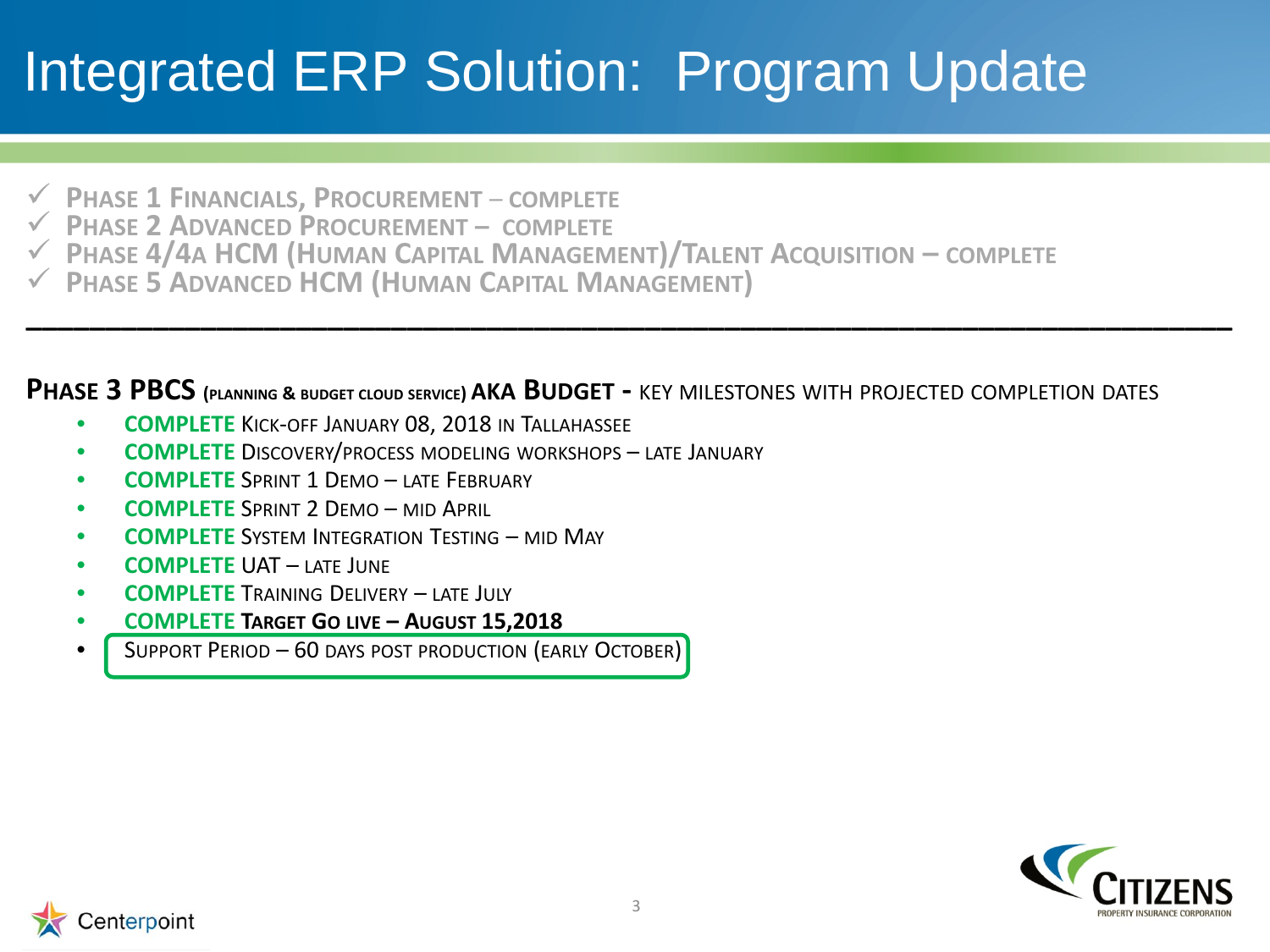### Integrated ERP Solution: Program Update (Cont'd)

#### **PHASE 5 ADVANCED HCM - MILESTONES AND COMPLETION DATES**

- **COMPLETE 5/5A** KICK-OFF FEBRUARY 05, 2018
- **COMPLETE 5/5A** DISCOVERY/PROCESS MODELING WORKSHOPS LATE FEBRUARY
- **COMPLETE 5/5A** SPRINT 1 DEMO MID MARCH (5/5A)
- **COMPLETE 5 ONLY** SPRINT 2 DEMO LATE MARCH (PHASE 5 ONLY)
- **COMPLETE** SYSTEM INTEGRATION TESTING LATE APRIL
- **COMPLETE** UAT LATE MAY
- **COMPLETE** TRAINING DELIVERY MID JUNE
- **COMPLETE** CUTOVER/BLACK OUT PERIOD MID JUNE
- **COMPLETE TARGET GO LIVE P5 – JUNE 18, 2018**
- **COMPLETE** SUPPORT PERIOD 60 DAYS POST PRODUCTION (EARLY AUGUST)

#### **PHASE 5A ORACLE LEARN SERVICE CLOUD - MILESTONES AND COMPLETION DATES**

- **COMPLETE** SPRINT 1, SPRINT 2 LATE MAY, MID JUNE
- SYSTEM INTEGRATION TESTING LATE AUGUST
- UAT LATE SEPTEMBER
- **TRAINING DELIVERY FARLY OCTOBER**
- **TARGET GO LIVE – OCTOBER 15, 2018 \***
- SUPPORT PERIOD 30 DAYS POST PRODUCTION **(MID NOVEMBER)**



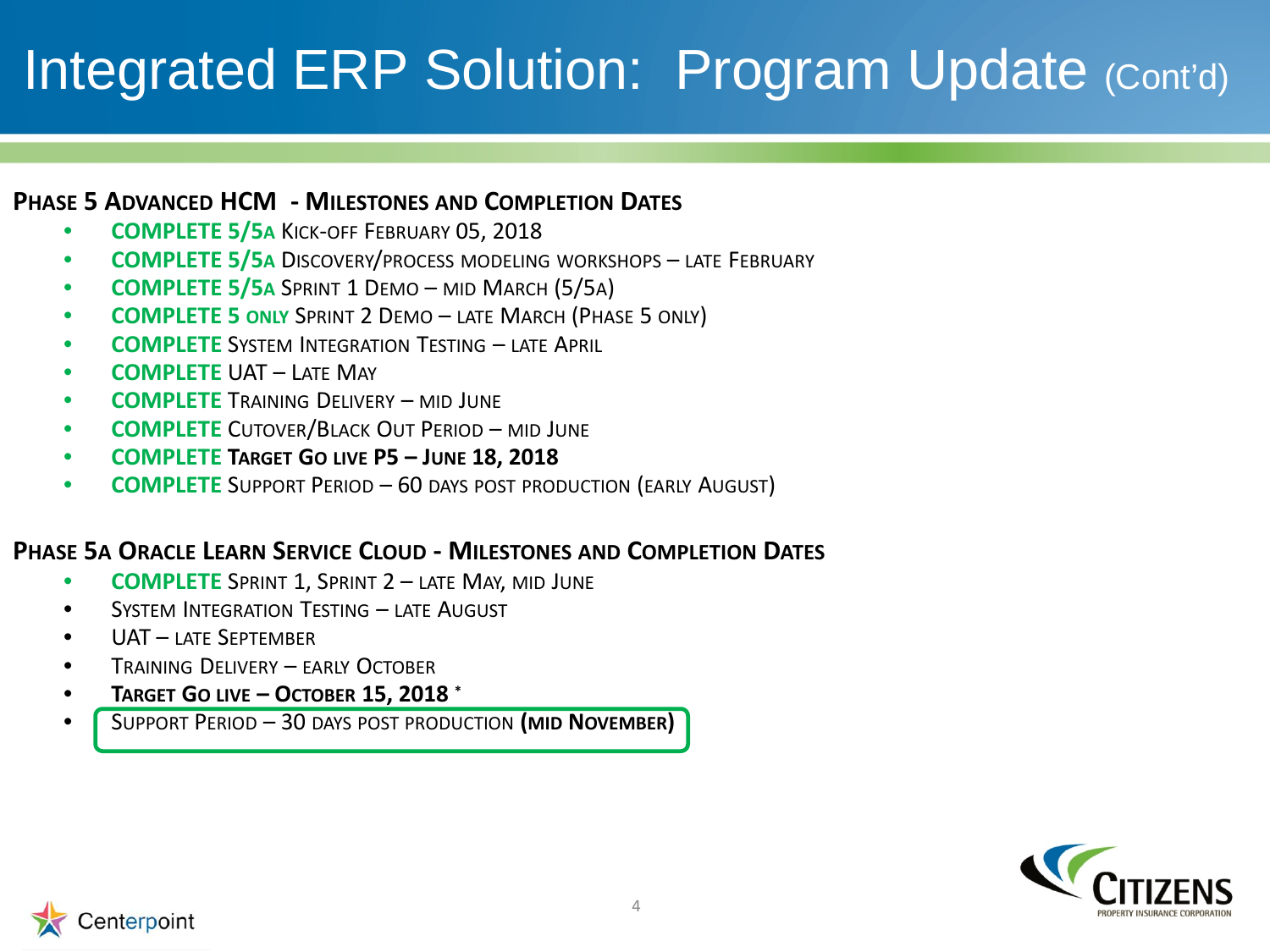### Integrated ERP Solution: Program Update (Cont'd)



#### **PHASE 5B CAREER DEVELOPMENT MODULE - MILESTONES AND COMPLETION DATES**

- **COMPLETE** KICK-OFF AUGUST 27, 2018
- DISCOVERY MID-SEPTEMBER
- SPRINT 1 **-** LATE SEPTEMBER
- SPRINT 2 FARIY OCTOBER
- SYSTEM INTEGRATION TESTING EARLY JULY
- UAT MID-OCTOBER
- **TRAINING DELIVERY EARLY NOVEMBER**
- **TARGET GO LIVE – NOVEMBER 05, 2018**
- WARRANTY SUPPORT PERIOD MID NOVEMBER



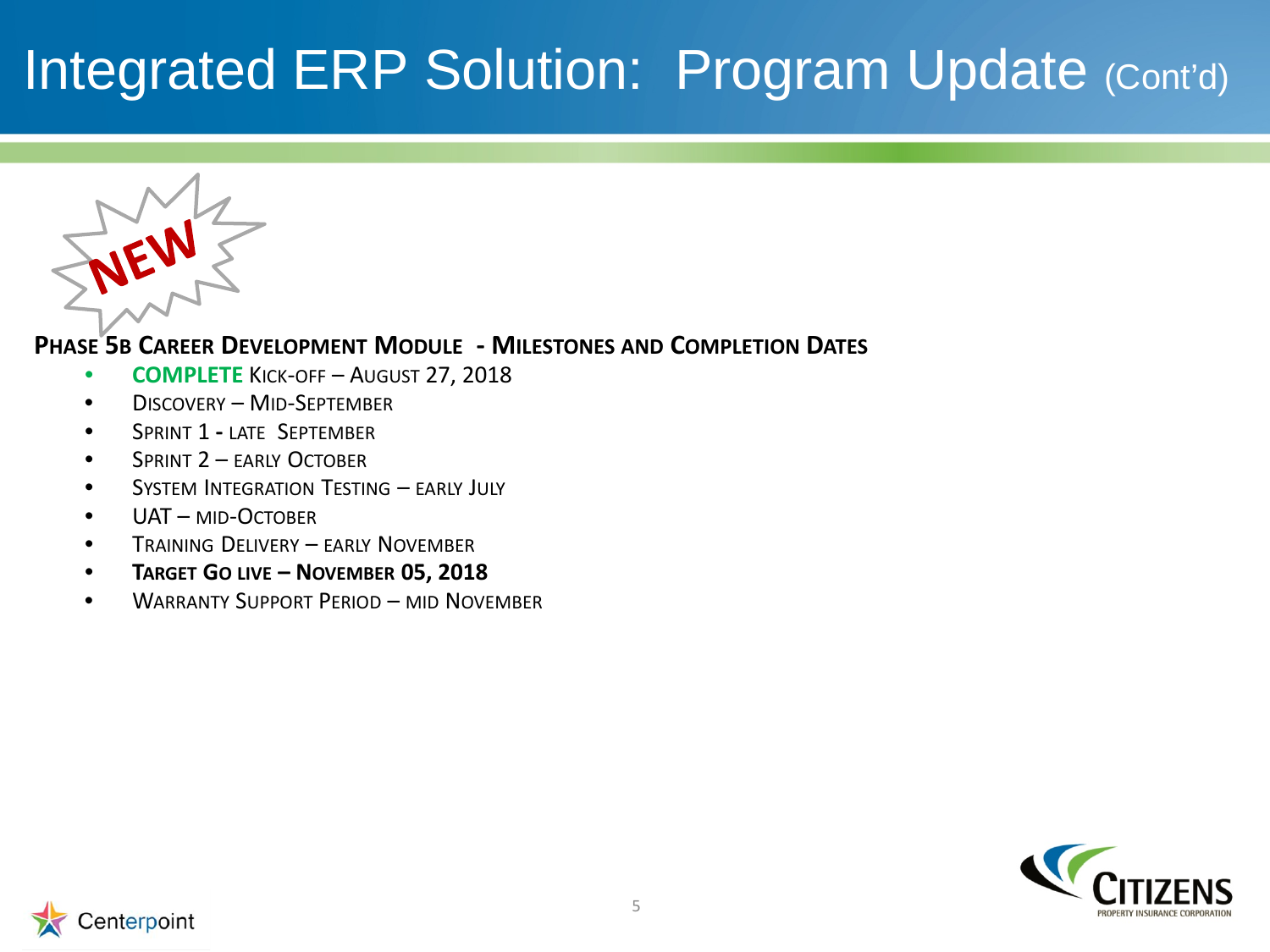## Integrated ERP Solution: Approved Action Item

#### **Software Subscription Contract**

|   | <b>Total Expenditures for 10 Years</b>    |                                                          | \$13,610,584 |
|---|-------------------------------------------|----------------------------------------------------------|--------------|
|   | <b>Legacy Systems Consulting Services</b> | 195,682<br>452,887<br>\$6,586,200<br>40,320<br>1,656,630 | \$150,000    |
|   | Total Costs for 10 years                  |                                                          | \$8,283,150  |
| ٠ | Contingency for change orders             |                                                          |              |
| ۰ | <b>Training Credits</b>                   |                                                          |              |
| ۰ | <b>Implementation Services</b>            |                                                          |              |
|   | <b>Implementation Services Contract</b>   |                                                          |              |
|   | Total Costs for 10 years                  |                                                          | \$5,177,434  |
|   | Contingency for additional subscriptions  |                                                          |              |
| ٠ | Software Licenses                         |                                                          |              |
|   | <b>Subscription Services</b>              | \$4,528,865                                              |              |



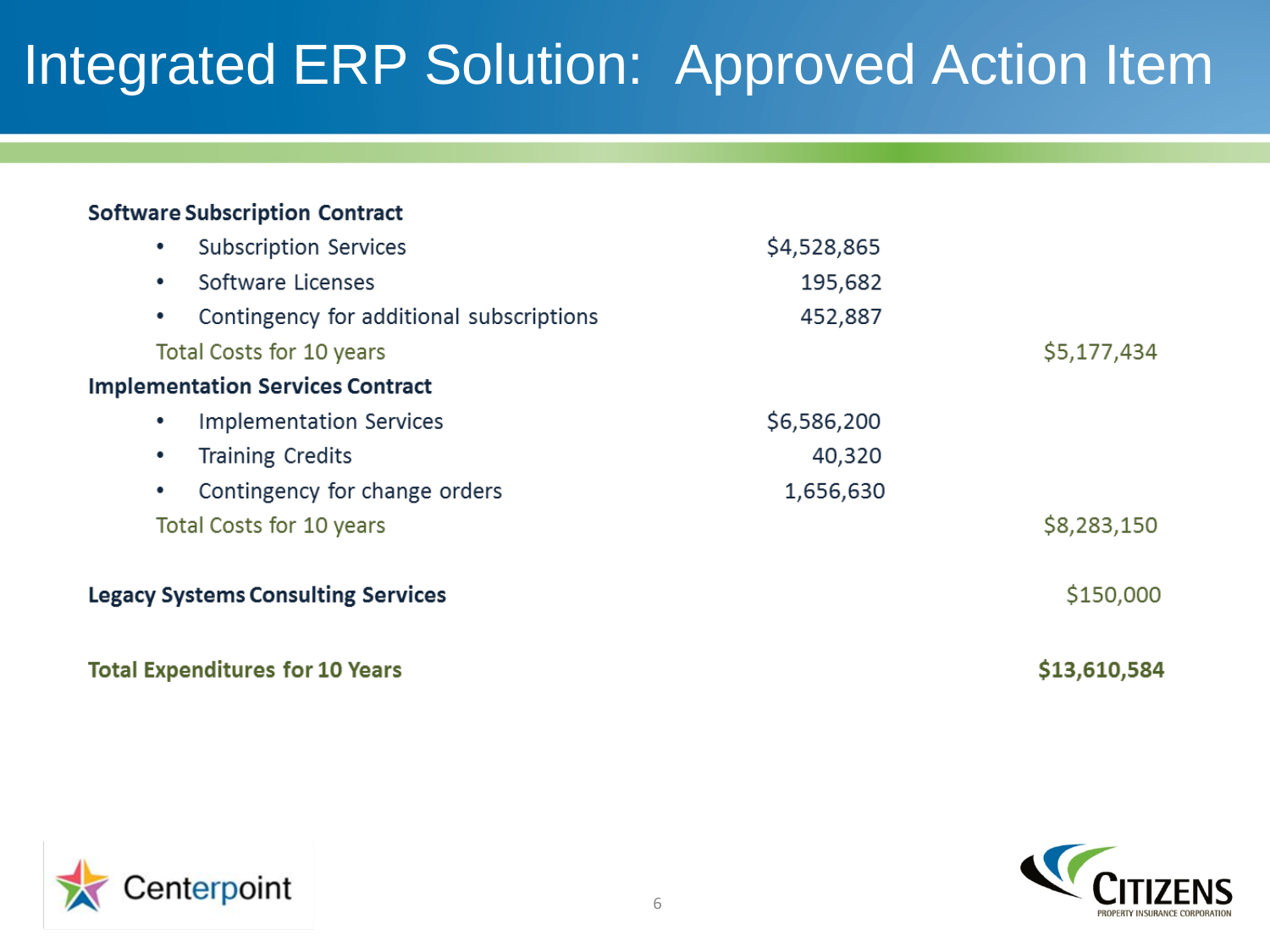### Integrated ERP Solution: Action Item Projected Spend, Implementation

|                                         |          |                   |                       |                                      | <b>Implementation Projections by Qtr</b> |          |          |                                   |
|-----------------------------------------|----------|-------------------|-----------------------|--------------------------------------|------------------------------------------|----------|----------|-----------------------------------|
| <b>Software Subscription Contract</b>   |          | Approved<br>Spend | 2016-2017<br>Invoiced | as of 6.30.18<br><b>Invoiced YTD</b> | Q3 '18                                   | Q4'18    |          | <b>Total for Years</b><br>$1 - 3$ |
| <b>Subscription Services</b>            | \$.      | 4,528,865         | 768,324               | n                                    | 448,059                                  | $\Omega$ | \$       | 1,216,383                         |
| <b>Software Licenses</b>                | S        | 195,682           | 82,384                |                                      | 13,637                                   | 0        | \$       | 96,021                            |
| Contingency, subscriptions: incurred    | \$       |                   | 63,199                | 13,000                               | 71,488                                   | 3,456    | \$       | 151,143                           |
| Contingency, subscriptions: available   | S.       | 452,887           | 0                     | 0                                    | 100,000                                  | 146,288  | S.       | 246,288                           |
| <b>Total Costs for 10 years</b>         | Ś.       | 5,177,434         | 913,907               | 13,000                               | 633,184                                  | 149,744  | $\zeta$  | 1,709,835                         |
| <b>Implementation Services Contract</b> |          |                   |                       |                                      |                                          |          |          |                                   |
| <b>Implementation Services</b>          | Ś.       | 6,586,200         | 5,567,220             | 708,639                              | 291,217                                  | 19,124   | $\zeta$  | 6,586,200                         |
| <b>Training Credits</b>                 |          | 40,320            | 40,320                | 0                                    | 0                                        | 0        |          | 40,320                            |
| Contingency, change orders: incurred    | \$       | $\blacksquare$    | 205,715               | 595,770                              | 260,704                                  | 307,061  | <b>S</b> | 1,369,249                         |
| Contingency, change orders: available   | <b>S</b> | 1,656,630         | 0                     | 0                                    | 0                                        | 287,381  |          | 287,381                           |
| <b>Total Costs for 10 years</b>         | S.       | 8,283,150         | 5,813,255             | 1,304,409                            | 551,921                                  | 613,566  | $\zeta$  | 8,283,150                         |
|                                         |          |                   |                       |                                      |                                          |          |          |                                   |
| <b>Legacy Systems Consulting Svcs</b>   | \$.      | 150,000           | 0                     | 0                                    | 60,000                                   | 90,000   | $\zeta$  | 150,000                           |
| <b>Total Expenditure for 10 Yrs.</b>    |          | \$13,610,584      | 6,727,162             | 1,317,409                            | 1,245,105                                | 853,310  | \$       | 10,142,985                        |

#### **Commentary:**

- **Subscription Services, Software Licenses & Implementation Services' spend** trending as projected, however Q3 & Q4 '18 projections will be adjusted to reflect a cost reduction due to removal of unused subscription services, per the related Consent Item
- Total **Incurred Contingency spend of \$1,520,392** is **72%** of contingency spend authorization **\$2,109,517**
- **Avaliable Contingency Spend is** ~\$534K



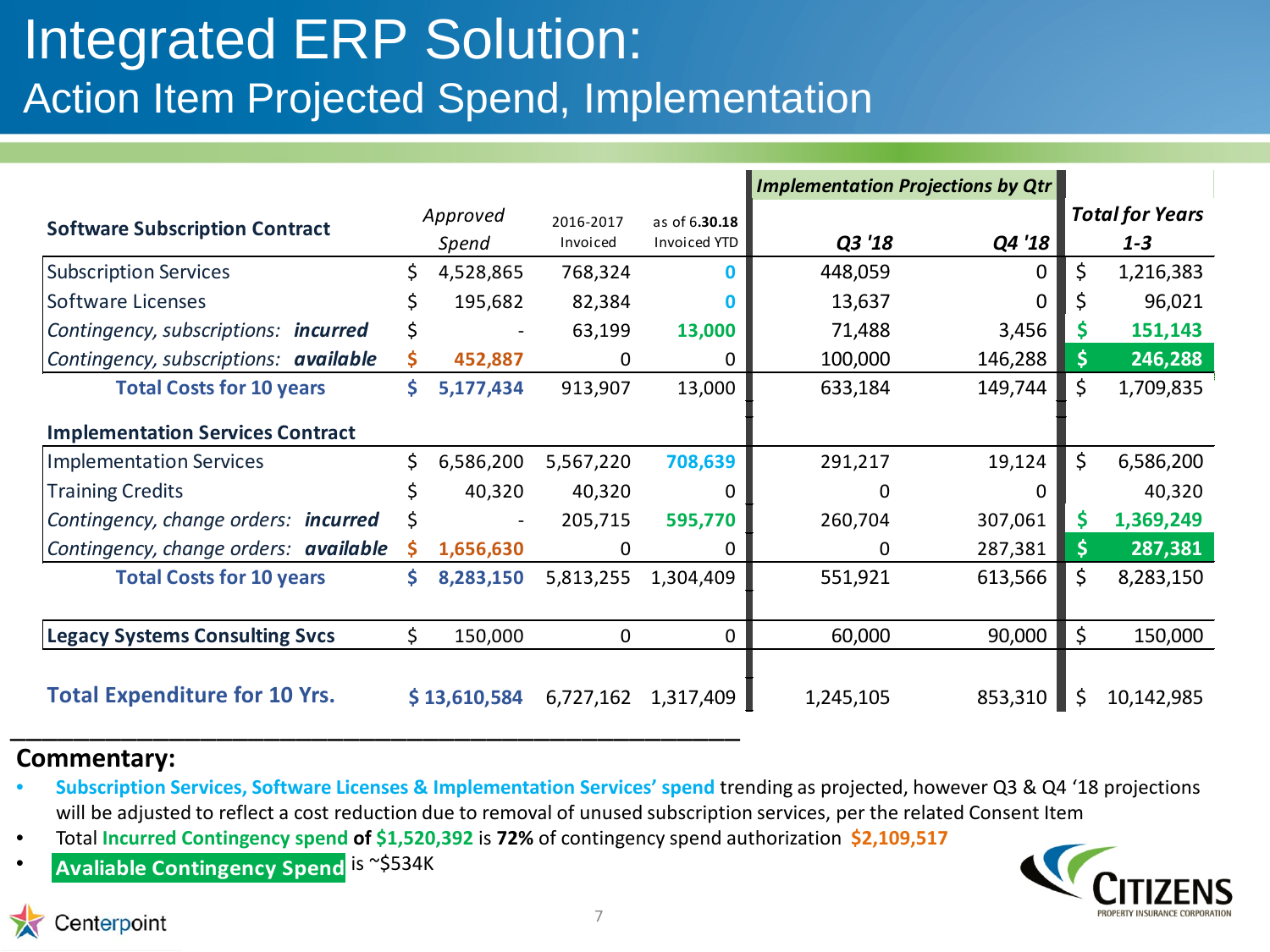### Integrated ERP Solution: Action Item Projected Spend, Post Implementation

\_\_\_\_\_\_\_\_\_\_\_\_\_\_\_\_\_\_\_\_\_\_\_\_\_\_\_\_\_\_\_\_\_\_\_\_\_\_\_\_\_\_\_\_\_\_

|                                              |    |                          |                       |                               | <b>Post Implementation Projections by Qtr</b> |                          |                          |                          |                          |                          |          |          |
|----------------------------------------------|----|--------------------------|-----------------------|-------------------------------|-----------------------------------------------|--------------------------|--------------------------|--------------------------|--------------------------|--------------------------|----------|----------|
| <b>Software Subscription Contract</b>        |    | Approved<br>Spend        | 2016-2017<br>Invoiced | as of 6.30.18<br>Invoiced YTD | Total for                                     |                          |                          |                          |                          |                          |          |          |
|                                              |    |                          |                       |                               | <b>Years 4-10</b>                             | Q3 '19                   | Q3 '20                   | Q3 '21                   | Q3 '22                   | Q3 '23                   | Q3 '24   | Q3 '25   |
| <b>Subscription Services</b>                 |    | 4,528,865                | 768,324               | $\mathbf{0}$                  | 3,312,482                                     | 449,229                  | 450,519                  | 461,966                  | 471,173                  | 481,921                  | 493,075  | 504,599  |
| Software Licenses                            |    | 195,682                  | 82,384                | 0                             | \$99,661                                      | \$13,637                 | \$13,637                 | \$13,910                 | \$14,188                 | \$14,472                 | \$14,761 | \$15,056 |
| Contingency, subscriptions: <b>incurred</b>  |    | $\overline{a}$           | 63,199                | 13,000                        | \$55,456                                      | \$16,456                 | \$13,000                 | \$13,000                 | \$13,000                 | \$0                      | \$0      | \$0      |
| Contingency, subscriptions: <b>available</b> |    | 452,887                  | 0                     | 0                             | \$0                                           | \$0                      | \$0                      | \$0                      | \$0                      | \$0                      | \$0      | \$0      |
| <b>Total Costs for 10 years</b>              | Ś. | 5,177,434                | 913,907               | 13,000                        | 3,467,599                                     | 479,322                  | 477,156                  | 488,876                  | 498,361                  | 496,393                  | 507,836  | 519,655  |
| <b>Implementation Services Contract</b>      |    |                          |                       |                               |                                               |                          |                          |                          |                          |                          |          |          |
| <b>Implementation Services</b>               |    | 6,586,200                | 5,567,220             | 708,639                       |                                               |                          |                          |                          |                          |                          |          |          |
| <b>Training Credits</b>                      |    | 40,320                   | 40,320                | 0                             |                                               |                          |                          |                          |                          |                          |          |          |
| Contingency, change orders: <b>incurred</b>  |    | $\overline{\phantom{a}}$ | 205,715               | 595,770                       |                                               |                          |                          |                          |                          |                          |          |          |
| Contingency, change orders: <b>available</b> |    | 1,656,630                | 0                     | 0                             |                                               |                          |                          |                          |                          |                          |          |          |
| <b>Total Costs for 10 years</b>              | Ś. | 8,283,150                | 5,813,255             | 1,304,409                     |                                               | 0                        | 0                        | $\mathbf 0$              | $\mathbf 0$              | 0                        | 0        | 0        |
| <b>Legacy Systems Consulting Svcs</b>        |    | 150,000                  | 0                     | 0                             |                                               | $\overline{\phantom{a}}$ | $\overline{\phantom{a}}$ | $\overline{\phantom{a}}$ | $\overline{\phantom{a}}$ | $\overline{\phantom{a}}$ |          |          |
| <b>Total Expenditure for 10 Yrs.</b>         |    | \$13,610,584             |                       | 6,727,162 1,317,409           | 3,467,599                                     | 479,322                  | 477,156                  | 488,876                  | 498,361                  | 496,393                  | 507,836  | 519,655  |

#### **Commentary:**

• Subscription Services' projections for post-implementation years will be adjusted to reflect a cost reduction due to removal of unused subscription services, per the related Consent Item